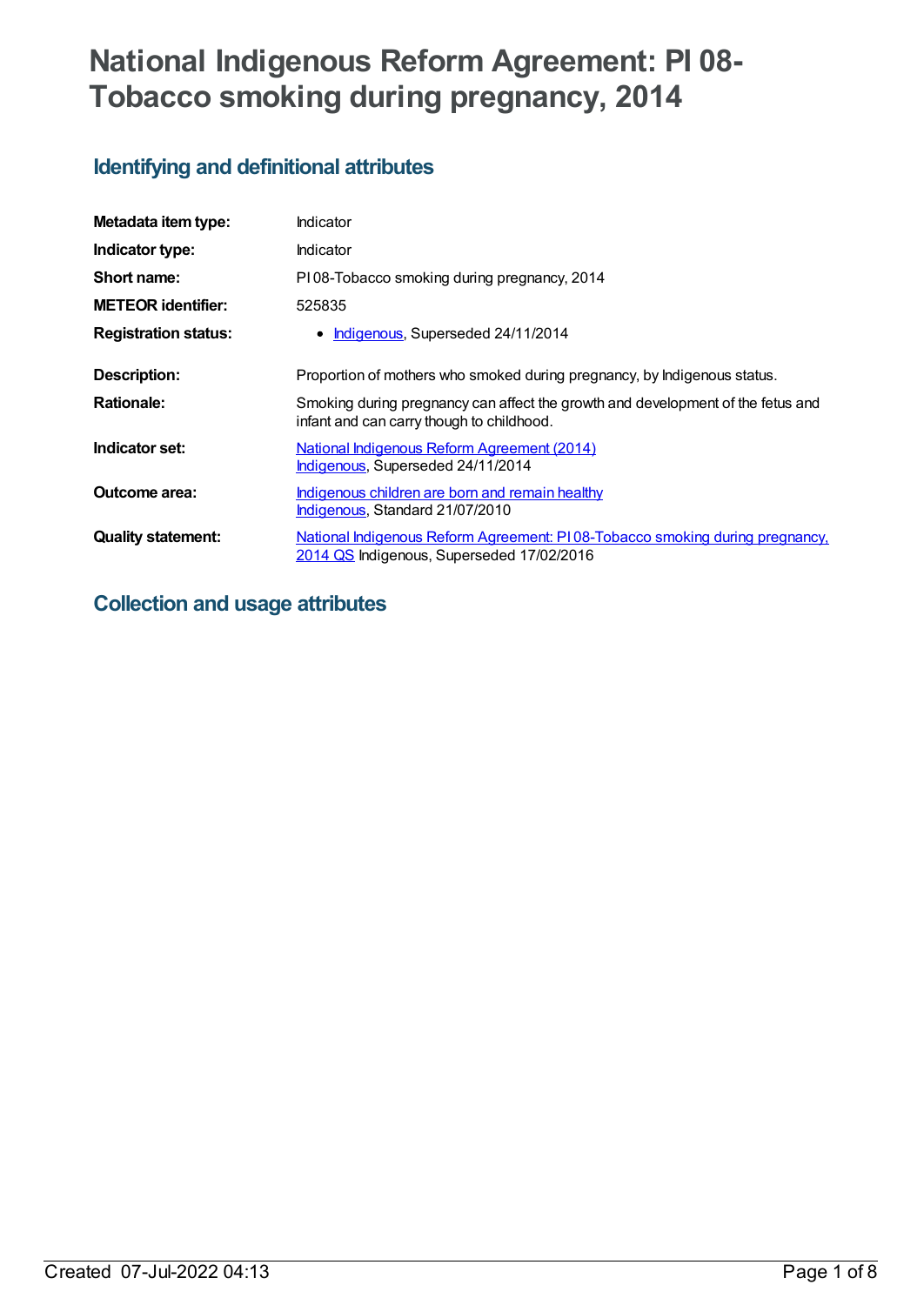#### **Computation description:** Crude rates are calculated for Indigenous Australians.

Age-standardised rates are calculated for Indigenous and non-Indigenous Australians.

Rate ratios and rate differences are calculated for Indigenous: non-Indigenous.

#### For variability bands:

Variability bands are to be calculated for rates using the standard method (see definition below).

For trends: percentage change and statistical significance of change is to be calculated (required for CRC reporting).

#### Presentation:

Number, rate per 100 women who gave birth (percentage), rate ratios, and rate differences.

Analysis by state/territory is based on usual residence of the mother.

Excludes Australian non-residents of external territories and where state/territory of residence was not stated.

#### Definitions:

Standard method for variability band computation:

Rates derived from administrative data counts are not subject to sampling error but may still be subject to natural random variation, especially for small counts. A 95% confidence interval for an estimate is a range of values which is very likely (95 times out of 100) to contain the true unknown value. Where the 95% confidence intervals of two estimates do not overlap it can be concluded that there is a statistically significant difference between the two estimates. This is the standard method used in AIHW publications for which formulas can be sourced from Breslow and Day (1987) in the publication 'Statistical methods in cancer research'. Typically in the standard method, the observed rate is assumed to have natural variability in the numerator count (e.g. deaths, hospital visits) but not in the population denominator count. Also, the rate is assumed to have been generated from a Normal distribution ("Bell curve"). Random variation in the numerator count is assumed to be centred around the true value, i.e. there is no systematic bias.

**Computation:** Crude rate: 100 x (Numerator ÷ Denominator).

Age-standardised rate: calculated using the direct method, using five year age groups from 15-19 to 40-44 using the Australian female population who gave birth in the current reporting period as the standard. Age-standardisation should be done in accordance with the NIRAPIMG agreed principles for direct agestandardisation (see Comments section. Note that Principle 1 and Principle 4 are not applicable for this indicator).

Rate ratio: Indigenous age-standardised rate divided by non-Indigenous agestandardised rate

Rate difference: Indigenous age-standardised rate minus non-Indigenous agestandardised rate.

Variability band: to be calculated using the standard method for estimating 95% confidence intervals as follows:

*Crude rate:*

$$
CI(CR)_{95\%} = CR \pm 100 \times 1.96 \times \sqrt{\frac{CR}{100} \left(1 - \frac{CR}{100}\right)}
$$

Where *CR* = crude rate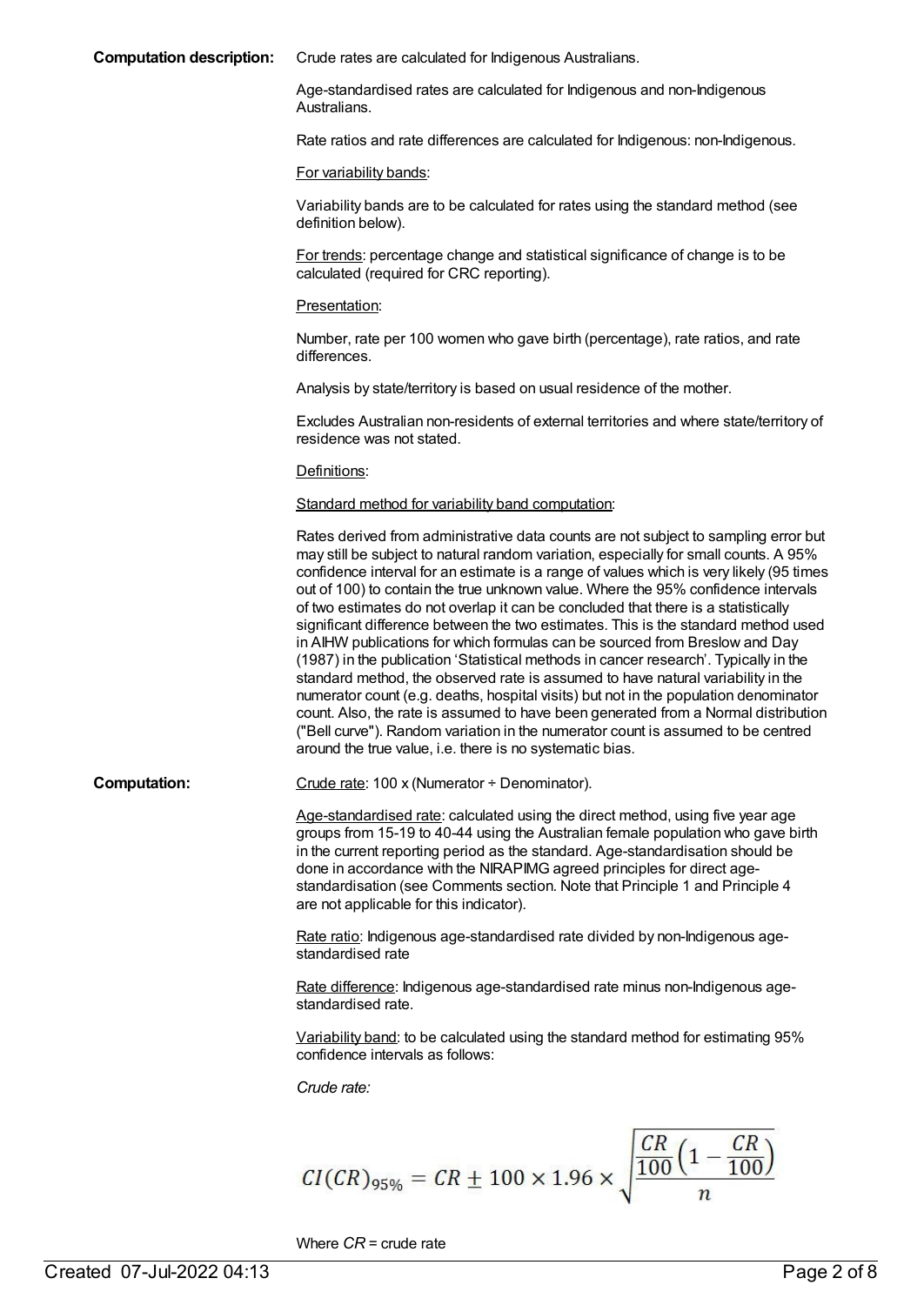*n =* Denominator used to calculate crude rate

*Age-standardised rate:*

$$
CI(ASR)_{95\%} = ASR \pm 1.96 \times \sqrt{\sum_{i=1}^{I} \frac{w_i^2 d_i}{n_i^2}}
$$

Where  $w_i$  = the proportion of the standard population in age group i

 $d_i$  = the number of mothers who smoked during pregnancy in age group i

 $n_i$  = the number of women who gave birth that year in the population in age group i

Percentage change: Calculated by multiplying the average annual change over the period by the number of data points less 1. This is then divided by the rate for the first year in the series and multiplied by 100.

The average annual change in rates, rate ratios and rate differences are calculated using linear regression which uses the least squares method to calculate a straight line that best fits the data and returns an array that best describes the line. The simple linear regression line,  $Y = a + bX$ , or 'slope' estimate was used to determine the average annual change in the data over the period. The formula used to calculate the slope estimate and standard error of the slope in Microsoft Excel is:

LINEST (known y's, known x's, true) entered as an array formula (Ctrl, Shift, Enter).

Statistical significance of change: The 95% confidence intervals (CIs) for the standard error of the slope estimate (average annual change) are used to determine whether the apparent increases or decreases in the data are statistically significant at the p<0.05 level. The formula used to calculate the CIs for the standard error of the slope estimate is:

95% C $I(x) = x \pm 1.96$  x SE $(x)$ 

where x is the average annual change (slope estimate). If the upper and lower 95% confidence intervals do not include zero, then it can be concluded that there is statistical evidence of an increasing or decreasing trend in the data over the study period.

**Numerator:** Number of women who smoked during pregnancy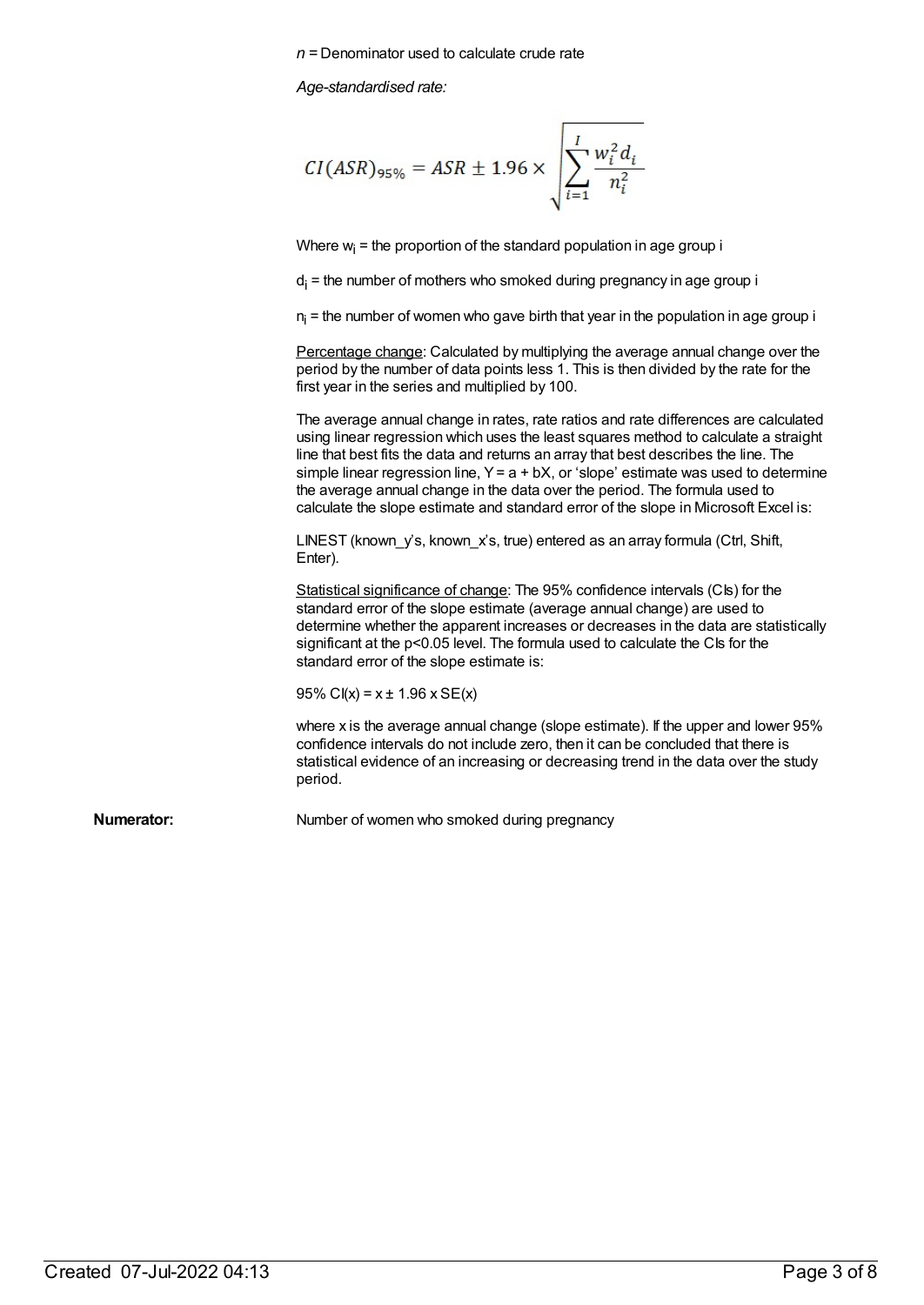#### **Data Element**

Mother's smoking status during pregnancy.

#### **Data Source**

**AIHW National Perinatal Data [Collection](https://meteor.aihw.gov.au/content/392479) (NPDC)** 

#### **Guide for use**

Administrative by-product data

#### **Data Element / Data Set**

Female [\(pregnant\)—tobacco](https://meteor.aihw.gov.au/content/365404) smoking indicator (first twenty weeks of pregnancy), yes/no code N

#### **Data Source**

AIHW National Perinatal Data [Collection](https://meteor.aihw.gov.au/content/392479) (NPDC)

**Guide for use**

Administrative by-product data

#### **Data Element / Data Set**

Female [\(pregnant\)—tobacco](https://meteor.aihw.gov.au/content/365417) smoking indicator (after twenty weeks of pregnancy), yes/no code N

#### **Data Source**

AIHW National Perinatal Data [Collection](https://meteor.aihw.gov.au/content/392479) (NPDC)

**Guide for use**

Administrative by-product data

**Denominator:** Total number of women who gave birth with known smoking status during pregnancy.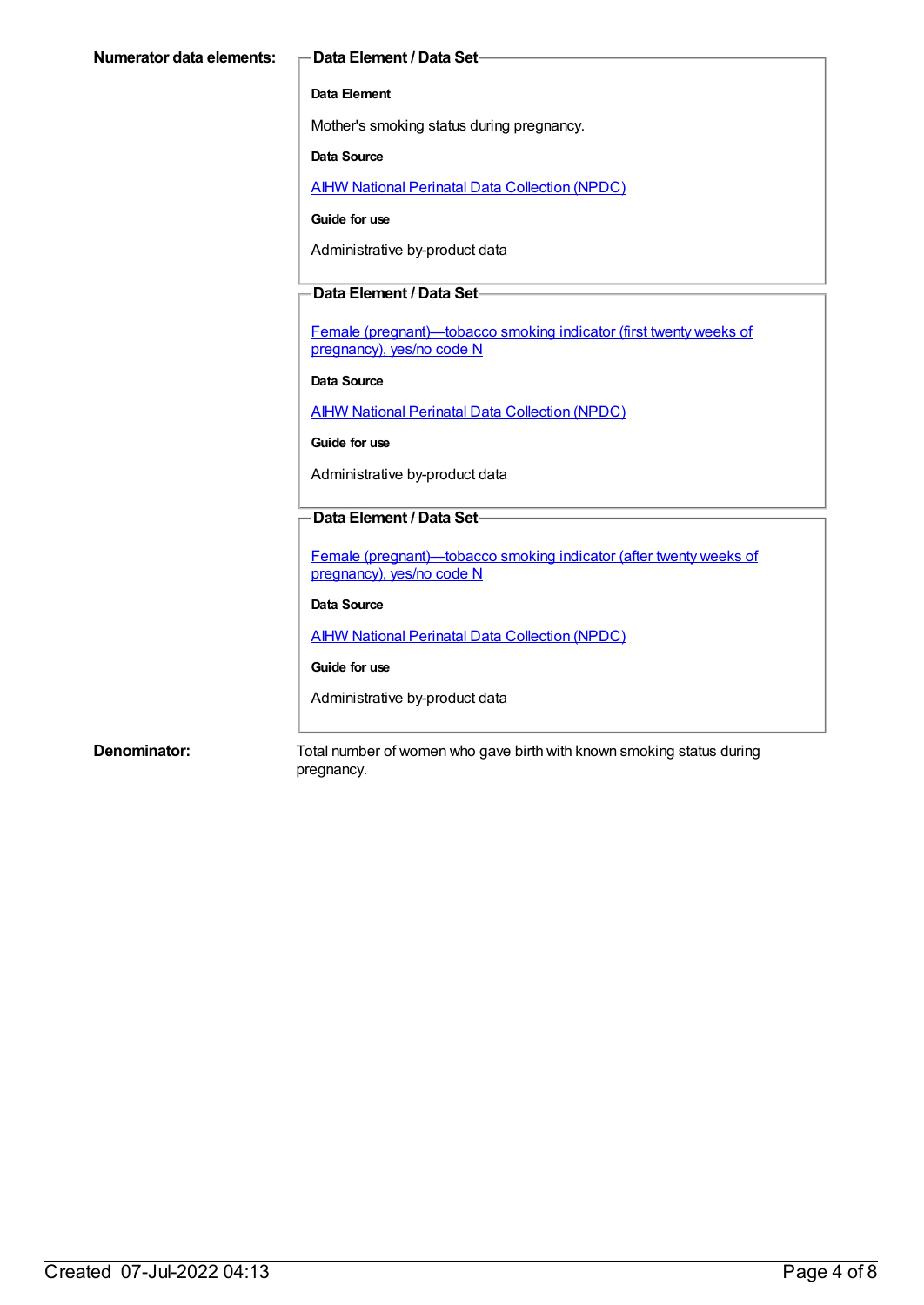#### **Denominator data elements:**

#### **Data Element / Data Set**

#### **Data Element**

Mother's smoking status during pregnancy.

#### **Data Source**

AIHW National Perinatal Data [Collection](https://meteor.aihw.gov.au/content/392479) (NPDC)

#### **Guide for use**

Data source type: Administrative by-product data.

Excludes 'not stated' mother's smoking status during pregnancy.

#### **Data Element / Data Set**

Female [\(pregnant\)—tobacco](https://meteor.aihw.gov.au/content/365404) smoking indicator (first twenty weeks of pregnancy), yes/no code N

#### **Data Source**

AIHW National Perinatal Data [Collection](https://meteor.aihw.gov.au/content/392479) (NPDC)

**Guide for use**

Administrative by-product data

### **Data Element / Data Set**

Female [\(pregnant\)—tobacco](https://meteor.aihw.gov.au/content/365417) smoking indicator (after twenty weeks of pregnancy), yes/no code N

#### **Data Source**

AIHW National Perinatal Data [Collection](https://meteor.aihw.gov.au/content/392479) (NPDC)

#### **Guide for use**

Administrative by-product data

#### **Disaggregation:** Current Period (2011):

For Indigenous only (numbers and crude rates):

• National and state/territory and remoteness area, by smoking status.

Time series – 2007, 2008, 2009, 2010 (the data for these years have been previously supplied); 2011 (required for 2014 reporting):

For Indigenous and non-Indigenous (numbers, age-standardised rates, rate ratio, rate difference, and percentage change. Variability bands and statistical significance of change to be provided by the AIHW):

National and state/territory and remoteness area, by Indigenous status.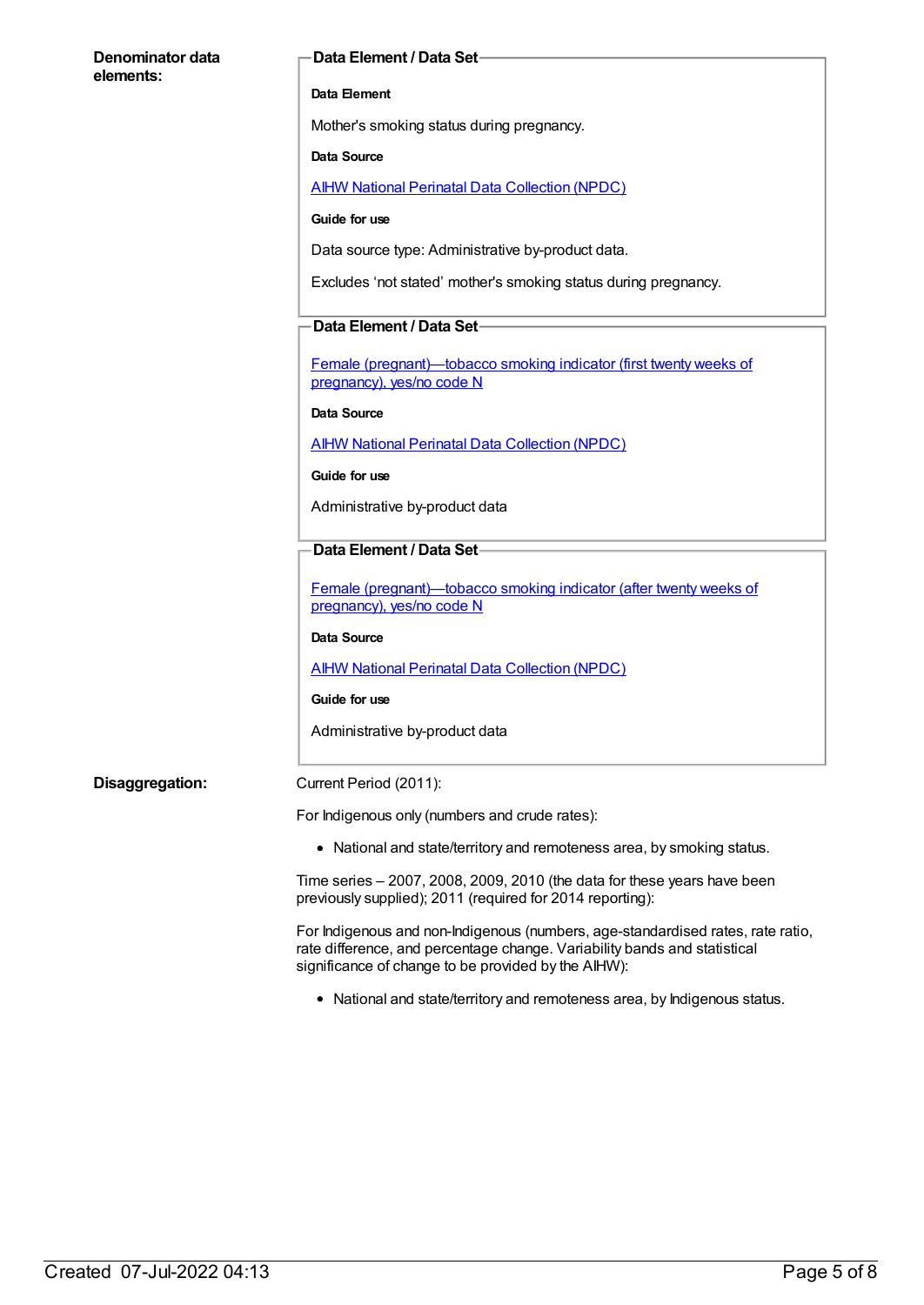| <b>Disaggregation data</b><br>elements: | <b>Data Element / Data Set-</b>                                                                                                                                                                                                                                                                                                                                                                                                                      |
|-----------------------------------------|------------------------------------------------------------------------------------------------------------------------------------------------------------------------------------------------------------------------------------------------------------------------------------------------------------------------------------------------------------------------------------------------------------------------------------------------------|
|                                         | Person-Indigenous status, code N                                                                                                                                                                                                                                                                                                                                                                                                                     |
|                                         | Data Source                                                                                                                                                                                                                                                                                                                                                                                                                                          |
|                                         | <b>AIHW National Perinatal Data Collection (NPDC)</b>                                                                                                                                                                                                                                                                                                                                                                                                |
|                                         | Guide for use                                                                                                                                                                                                                                                                                                                                                                                                                                        |
|                                         | Data source type: Administrative by-product data                                                                                                                                                                                                                                                                                                                                                                                                     |
|                                         | Data Element / Data Set-                                                                                                                                                                                                                                                                                                                                                                                                                             |
|                                         | Person-area of usual residence, statistical area level 2 (SA2) code (ASGS<br>2011) N(9)                                                                                                                                                                                                                                                                                                                                                              |
|                                         | <b>Data Source</b>                                                                                                                                                                                                                                                                                                                                                                                                                                   |
|                                         | <b>AIHW National Perinatal Data Collection (NPDC)</b>                                                                                                                                                                                                                                                                                                                                                                                                |
|                                         | Guide for use                                                                                                                                                                                                                                                                                                                                                                                                                                        |
|                                         | Data source type: Administrative by-product data                                                                                                                                                                                                                                                                                                                                                                                                     |
| Comments:                               | Most recent data available for 2014 CRC report is 2011.                                                                                                                                                                                                                                                                                                                                                                                              |
|                                         | There were no data elements in the Perinatal national minimum data set (NMDS)<br>for maternal smoking in pregnancy prior to July 2010. A program for national data<br>development was completed in 2009 to add nationally agreed data items on<br>smoking during pregnancy to the Perinatal NMDS from 1 July 2010. For earlier<br>time periods non-standardised information is obtained as part of the National<br>Perinatal Data Collection (NPDC). |
|                                         | Data were available for 2013 and 2012 reporting for all states and territories. For<br>the 2010 and 2011 CRC reports, data were available for NSW, Queensland, WA,<br>SA, Tasmania, NT and ACT.                                                                                                                                                                                                                                                      |
|                                         | Information is included in the NPDC for all live births and still births of at least 400<br>grams birthweight or at least 20 weeks gestation.                                                                                                                                                                                                                                                                                                        |
|                                         | Analysis by state/territory is based on usual residence of the mother.                                                                                                                                                                                                                                                                                                                                                                               |
|                                         | Maternal age is the age at the time of giving birth.                                                                                                                                                                                                                                                                                                                                                                                                 |
|                                         | To report trends, the COAG Reform Council will separately request percentage<br>change and statistical significance testing for this indicator directly from the data<br>provider (AlHW).                                                                                                                                                                                                                                                            |
|                                         | Variability bands accompanying perinatal data should be used for the purposes of<br>comparisons over time and for national estimates at a point in time for<br>Indigenous/non-Indigenous comparisons.                                                                                                                                                                                                                                                |
|                                         | Baseline year for NIRA target (Halve the child mortality gap within a decade) is<br>2008; baseline year for this indicator is 2007; target year is 2018.                                                                                                                                                                                                                                                                                             |
|                                         | NIRAPIMG agreed Principles for reporting directly age-standardised rates<br>for administrative data                                                                                                                                                                                                                                                                                                                                                  |
|                                         | <b>Overarching principle</b> : Before undertaking age-standardisation, analysts must<br>investigate the data being used to understand the age-specific distribution and any<br>limitations that may impact on the results.                                                                                                                                                                                                                           |
|                                         | <b>Principle 1:</b> The standard population used should be the Australian Estimated<br>Resident Population as at 30 June 2001 from the 2001 Census until population<br>estimates from the 2011 Census become available.                                                                                                                                                                                                                              |
|                                         | The population used as the denominator for the calculation of Indigenous age-<br>standardised rates should be SERIES B of Indigenous experimental estimates and                                                                                                                                                                                                                                                                                      |

projections 2006 to 2021 based on the 2006 Census until population estimates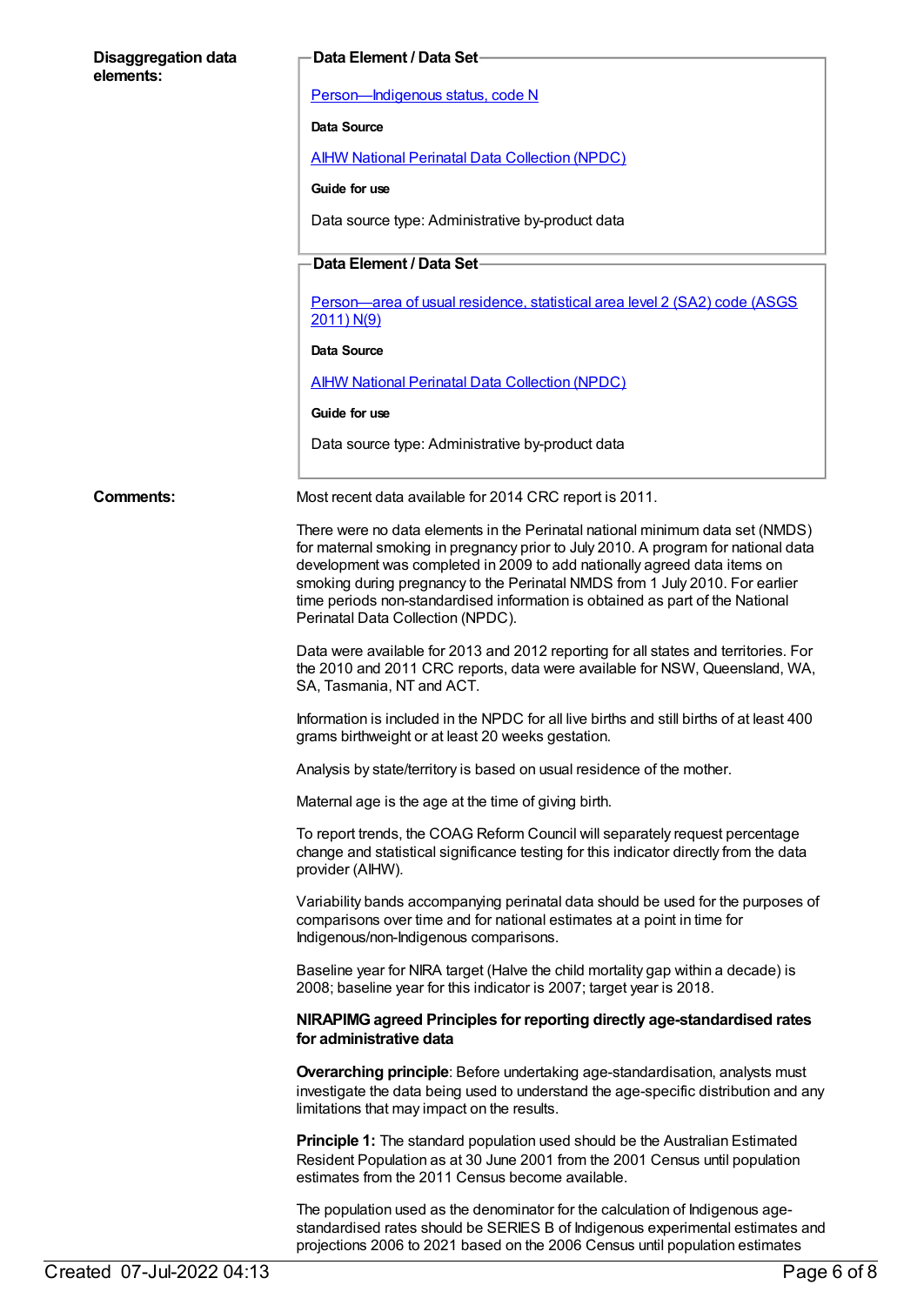from the 2011 Census become available.

**Principle 2:** If the denominator is less than 30 in any one age group, then do not attempt to produce age-standardised rates.

Age-groups may be collapsed to obtain a denominator of 30 or more (provided that this is in accordance with principle 3 and 4).

**Principle 3:** If the total number of Indigenous events (e.g. deaths, hospital separations) is less than 20, then do not attempt to produce age-standardised rates.

Combining several years of data, or aggregating jurisdictions should be considered to obtain a total of 20 or more events.

If this does not meet the purpose (i.e. data are required for time series or jurisdictional comparisons), or does not result in greater than 20 events in total, then other measures and contextual information should be reported instead of agestandardised rates which could include total number of events, crude rates, agespecific rates, age-specific rate ratios and median age at death.

**Principle 4:** Age-standardised rates should be calculated using the five year age groupings of 0-4 years to 75 years and over (provided Principles 2 and 3 for denominator and numerator are met).

10-year age groups may be used to overcome small numbers (20 year age groups are too wide and should not be used).

**Principle 5:** Additional contextual information (most importantly age-specific rates and ratios) should be provided in addition to age-standardised rates when:

a) the age-standardised rates and rate ratios lie largely outside the range of the age-specific rates and rate ratios.

b) the pattern of age-specific rates of the Indigenous and non-Indigenous populations differ substantially (e.g. deaths from a certain cause concentrate on younger ages for Indigenous population while for non-Indigenous they may occur at older ages).

c) the age-specific rates depart from the assumption of a uniform increase in death with age (e.g. injury which peaks in the young adult to middle-ages and certain cancers amenable to treatment for some age groups).

d) the condition of interest is largely confined to a specific age range (e.g. sexually transmitted infections (STIs) and women who give birth). In such instances, agestandardisation could be restricted to include the age groups within this age range only.

**Principle 6:** For conditions restricted to a specific age group (e.g. conditions originating in the perinatal period and sudden infant death syndrome (SIDS)), it is recommended to report the age-specific rate for the age-group of interest instead

### **Representational attributes**

| Percentage |
|------------|
| Real       |
| Person     |
| NN.N       |
|            |

### **Indicator conceptual framework**

**Framework and dimensions:** Health [Behaviours](https://meteor.aihw.gov.au/content/410676)

### **Data source attributes**